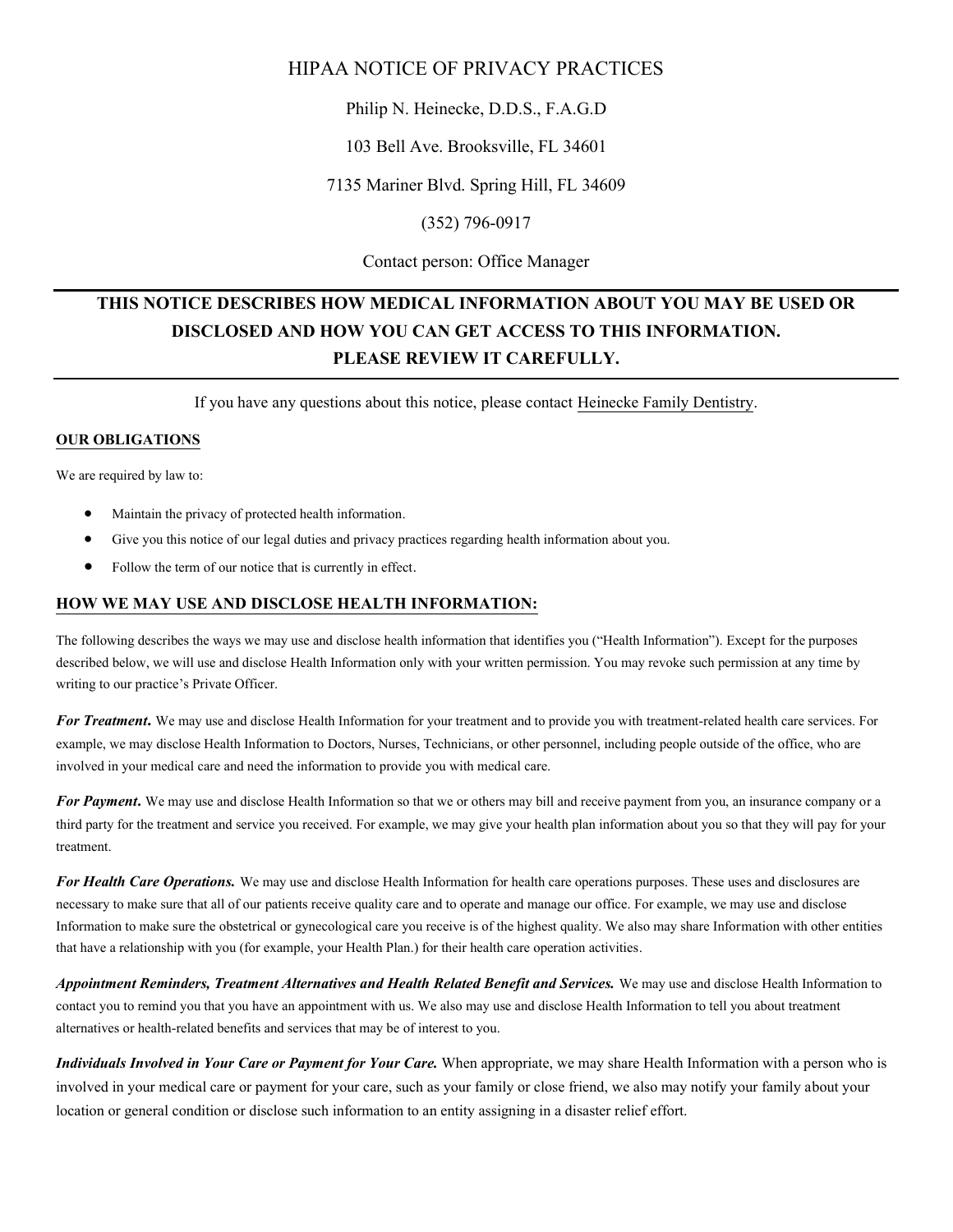*Research.* Under certain circumstances, we may use and disclose Health Information for research. For example, a research project may involve comparing the health of patients who received another, for the same condition. Before we use or disclose Health Information for research, the project will go through a special approval process. Even without special approval, we may permit researchers to look at records to help them identify patients who may be included in their research project or for other similar purposes, as long as they do not remove or take a copy of any Health Information.

#### **SPECIAL SITUATIONS:**

*As Required by Law.* We will disclose Health Information when required to do so by international, federal, state or local law.

*To Avert a Serious Threat to Health or Safety.* We may use and disclose Health Information when necessary to prevent a serious threat to your health and safety or the health and safety of the public or another person. Disclosures, however, will be made only to someone who may be able to help prevent the threat.

*Business Associates.* We may disclose Health Information to our business associates that perform function on our behalf or provide us with services if the information is necessary for such functions or services. For example, we may use another company to perform billing services on our behalf. All of our business associates are obligated to protect the privacy of your information and are not allowed to use or disclose any information other than as specified in our contract.

*Organ and Tissue Donation.* If you are an organ donor, we may use or release Health Information to organizations that handle organ procurement or other entities engaged in procurement, banking, or transportation of organs, eyes, or tissues to facilitate organ, eye, or tissue donation and transplantation.

*Military and Veterans.* If you are a member of the armed forces, we may release Health Information as required by military command authorities. We also may release Health Information to the appropriate foreign military authority if you are a member of a foreign military.

*Workers' Compensation.* We may release Health Information for workers' compensation or similar programs. These programs provide benefits for work-related injuries or illness.

*Public Health Risks.* We may disclose Health Information for pubic health activities. These activities generally include disclosures to prevent or control disease, injury, or disability; report births and deaths; report child abuse or neglect; report reactions to medications or problems with products; notify people of recalls for contracting or spreading a disease or condition; and the appropriate government authority if we believe the patient has been the victim of abuse, neglect, or domestic violence. We will only make this disclosure if you agree or when required or authorized by law.

Health Oversight Activities. We may disclose Health Information to a health oversight agency for activities authorized by law. These activities are necessary for the government to monitor the health care system, government programs, and compliance with civil rights laws.

*Data Breach Notification Purposes.* We may use or disclose your Protected Health Information to provide legally required notices of unauthorized access to or disclosure of your health information.

*Lawsuits and Disputes.* If you are involved in a lawsuit or a dispute, we may disclose Health Information in response to a court or administrative order. We also may disclose Health Information in response to a subpoena, discovery request, or other lawful process by someone else involved in the dispute, but only if efforts have been made to tell you about the request or to obtain an order protecting the information requested.

*Law Enforcement.* We may release Health Information if asked by a law enforcement official if the information is: (1) in response to a court order, subpoena, warrant, summons, or similar process; (2) limited information to identify or locate a suspect, fugitive, material witness, or missing person; (3) about the victim of a crime even if, under certain, very limited circumstances, we are unable to obtain the person's agreement; about a death we believe may be the result of criminal conduct; (5) about criminal conduct on our premises and (6) in an emergency to report a crime, the location of the crime or victims, or the identity, description or location of the person who committed the crime.

*Coroners, Medical Examiners, and Funeral Directors.* We may release Health Information to a coroner or medical examiner. This may be necessary, for example, to identify a deceased person, or determine the cause of death. We also may release Health Information to funeral directors as necessary for their duties.

*National Security and Intelligence Activities.* We may release Health Information to authorized federal officials for intelligence, counter-intelligence, and other national security activities authorized by law.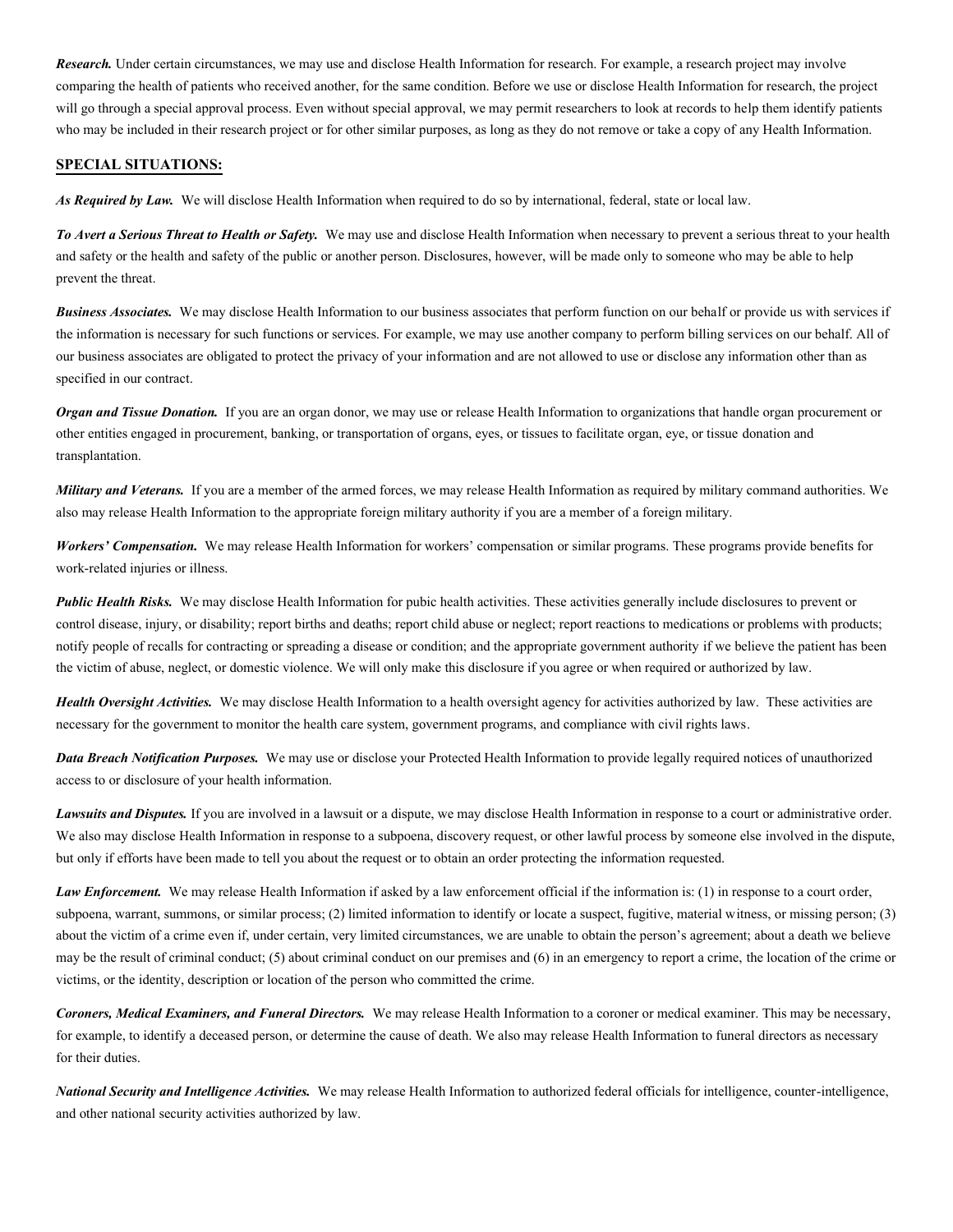*Protective Services for the President and Others.* We may disclose Health Information to authorized federal officials so they may provide protection to the President, other authorized persons or foreign heads of state or to conduct special investigations

*Inmates or Individuals in Custody.* If you are an inmate of a correctional institution or under the custody of a law enforcement official, we may release Health Information to the correctional institution or under the custody of a law enforcement official. This release would be necessary: (1) for the institution to provide you with health care; (2) to protect your health and safety or the health and safety of others; or (3) the safety and security of the correctional institution.

#### **USES AND DISCLOSURES THAT REQUIRE US TO GIVE YOU AN OPPORTUNITY TO OBJECT AND OPT OUT**

*Individuals Involved in Your Care or Payment for Your Care.* Unless you object, we may disclose to a member of your family, a relative, a close friend, or any other person you identify, your Protected Health Information that directly relates to that person's involvement in your health care. If you are unable to agree or object to such a disclosure, we may disclose such information as necessary if we determine that it is in your best interest based on our professional judgment.

*Disaster Relief.* We may disclose your Protected Health Information to disaster relief organizations that seek your Protected Health Information to coordinate your care, or notify family and friends of your location or condition in a disaster. We will provide you with an opportunity to agree or object to such a disclosure whenever we practically can do so.

#### **YOUR WRITTEN AUTHORIZATION IS REQUIRED FOR OTHER USES AND DISCLOSURES**

The following uses and disclosures of your Protected Health Information will be made only with your written authorization:

- 1. Uses and disclosures of Protected Health Information for marketing purposes.
- 2. Disclosures that constitute a sale of your Protected Health Information.

Other uses and disclosures of Protected Health Information not covered by this Notice or the laws that apply to us will be made only with your written authorization. If you do give us an authorization, you may revoke it at any time by submitting a written revocation to our Privacy Officer and we will no longer disclose Protected Health Information under the authorization. But disclosure that we made in reliance on your authorization before you revoked it will not be affected by the revocation.

#### **YOUR RIGHTS**

You have the following rights regarding Health Information we have about you:

*Right to Inspect and Copy.* You have a right to inspect and copy Health Information that may be used to make decisions about your care or payment for your care. This includes medical and billing records, other than psychotherapy notes. To inspect and copy this Health Information, you must make your request in writing, to Heinecke Family Dentistry. We have up to 30 days to make your Protected Health Information available to you and we may charge you a reasonable fee for the costs of copying, mailing, or other supplies associated with your request. We may not charge you a fee if you need the information for a claim for benefits under the Social Security Act or any other state of federal needs-based benefit program. We may deny your request in certain limited circumstances. If we do deny your request, you have the right to have the denial reviewed by a licensed healthcare professional who was not directly involved in the denial of your request, and we will comply with the outcome of the review.

*Right to an Electronic Copy of Electronic Medical Records.* If your Protected Health Information is maintained in an electronic format (known as an electronic medical record or an electronic health record), you have the right to request that an electronic copy of your record be given to you or transmitted to another individual or entity. We will make every effort to provide access to your Protected Health Information in the form or format you request, if it is readily producible in such form or format. If the Protected Health Information is not readily producible in the form or format you request, your record will be provided in either our standard electronic format or if you do not want this form or format, a readable hard copy form. We may charge you a reasonable, cost-based fee for the labor associated with transmitting the electronic medical record.

*Right to Get Notice of a Breach.* You have the right to be notified upon a breach of any of your unsecured Protected Health Information.

*Right to Amend.* If you feel that Health Information we have is incorrect or incomplete, you may ask us to amend the information. You have the right to request an amendment for as long as the information is kept by or for our office. To request an amendment, you must make your request, in writing, to Heinecke Family Dentistry.